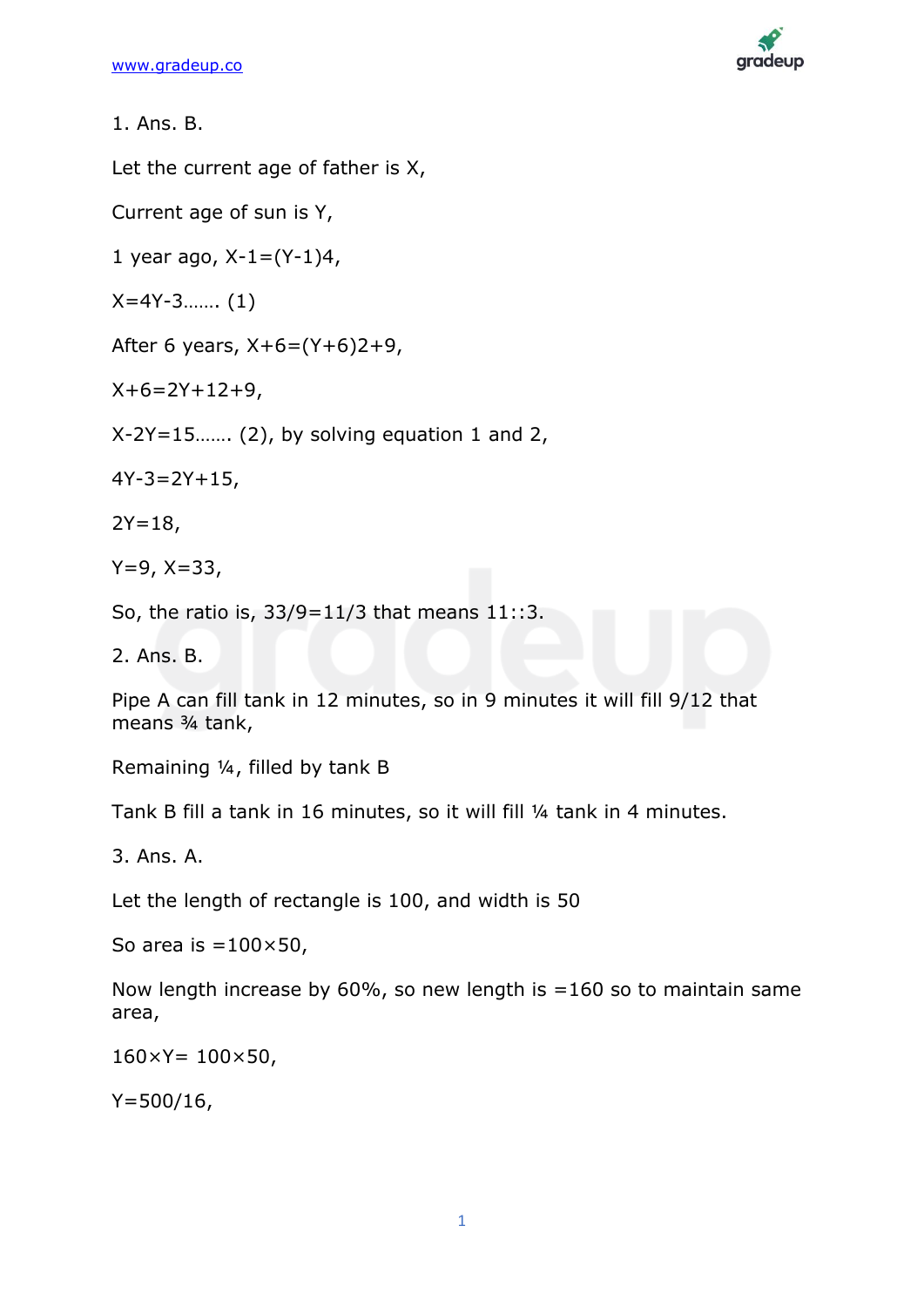

 $Y=125/4$ , = 31.25, that is new width,

So, percentage decrease =  $(50-31.25) \times 100/50=2\times 18.75=37.5\%$ .

4. Ans. C.

Bronze is an alloy of copper but consist 12-12.5% tin in that. So, it is an alloy of both copper and tin.

5. Ans. B.

Hygrometer is the instrument which is used to measure the humidity. This instrument is also known as psychrometer.

6. Ans. C.

In organic farming we use genetically modified seeds and in that no insecticide and pesticides are used for farming and in that method of farming we use crop rotation because due to crop rotation soil organic matter does degrade as quickly.

7. Ans. A.

In the green pigment of leaves magnesium is present.

8. Ans. D.

Kanha tiger reserve located in the Madhya Pradesh has Bhoorsingh the 'Barasingha' as it's mascot.

9. Ans. A.

Maquis or Macchia is a shrubland biome in the Mediterranean region, typically consisting of densely growing evergreen shrubs.

Chaparrals is a shrub land or healthland plant community found primarily in the US state of California and in the northern portion of the Baja California peninsula.

Fynbos is a small belt of natural shrubland, or heathland vegetation located in the Western Cape and Eastern Cape provinces of South Africa.

10. Ans. D.

Maithon project – Barakar river

Salal project – Chenab river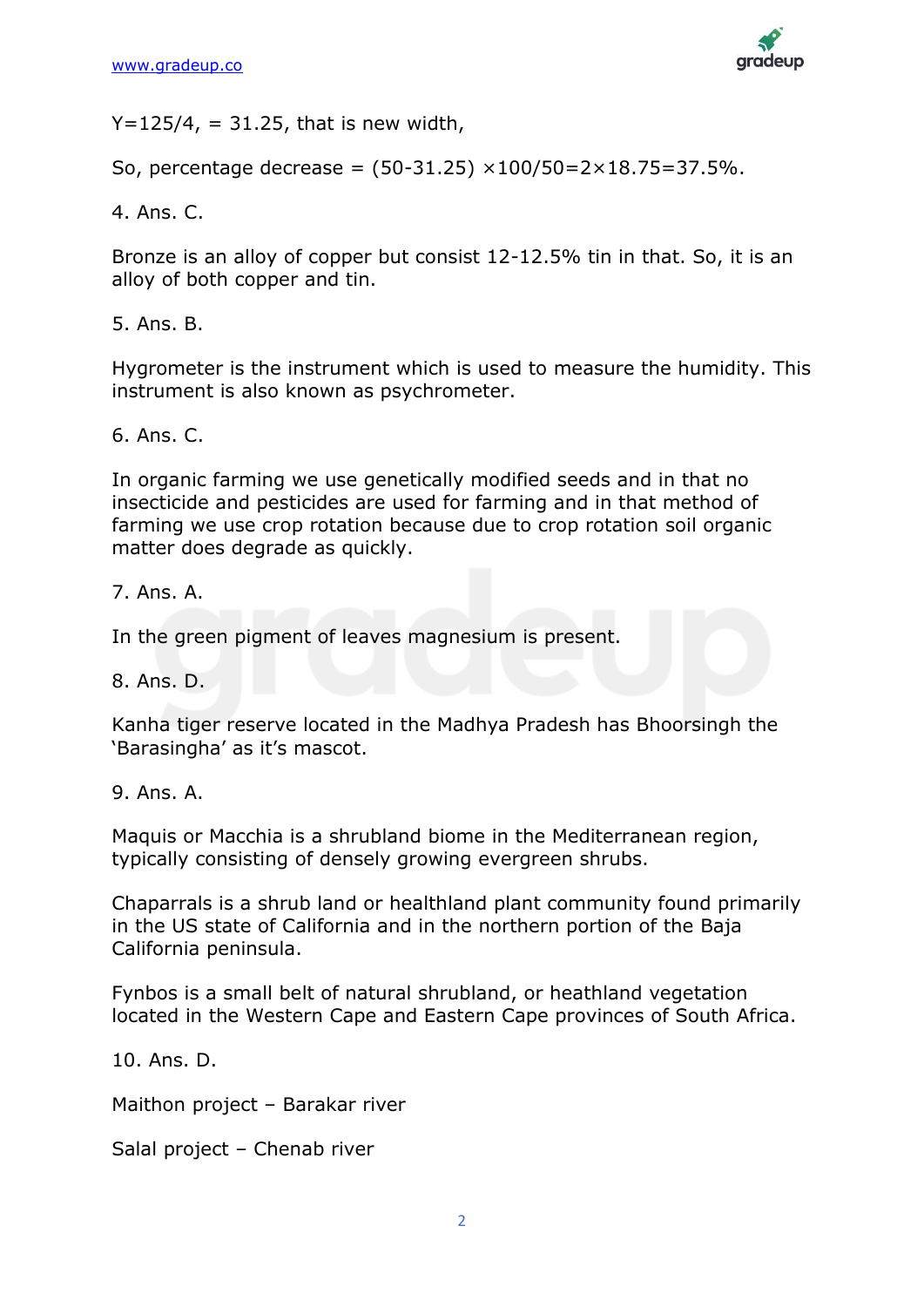

Rana pratap sagar project – chambal river

Tehri project – Bhagirathi river.

11. Ans. D.

According to question they will meet in 9 hours , because in 9 hours A will travel 36 km distance and B will travel-2+2.5+3+3.5+4+4.5+5+5.5+6=36 km, and the total distance is 72 ,so they will, meet midway between A and B.

12. Ans. D.

A got highest marks.

B>D, as we know the E had not obtained lowest marks, so possible arrangements are

 $A > C > E = F > B > D$ ,

 $A > E = F > C > B > D$ 

 $A>B>C>E=F>D$ ,

So only because of statement second, we can find the one with lowest marks.

13. Ans. D.

Simple Interest for 2 year is 1440, that means for one year 720 and we know for first year both compound interest and simple interest are same.

So, for first year compound interest = 720,

For second year= 780, because difference is=60,

So, rate =60×100/720=100/12=50/6=25/3%

14. Ans. A.

Bhopal gas tragedy happened due to leakage of Methyl Isocyanate gas. It was the deadliest gas tragedy in the history of India. It destroyed the life of many generation of the people.

15. Ans. C.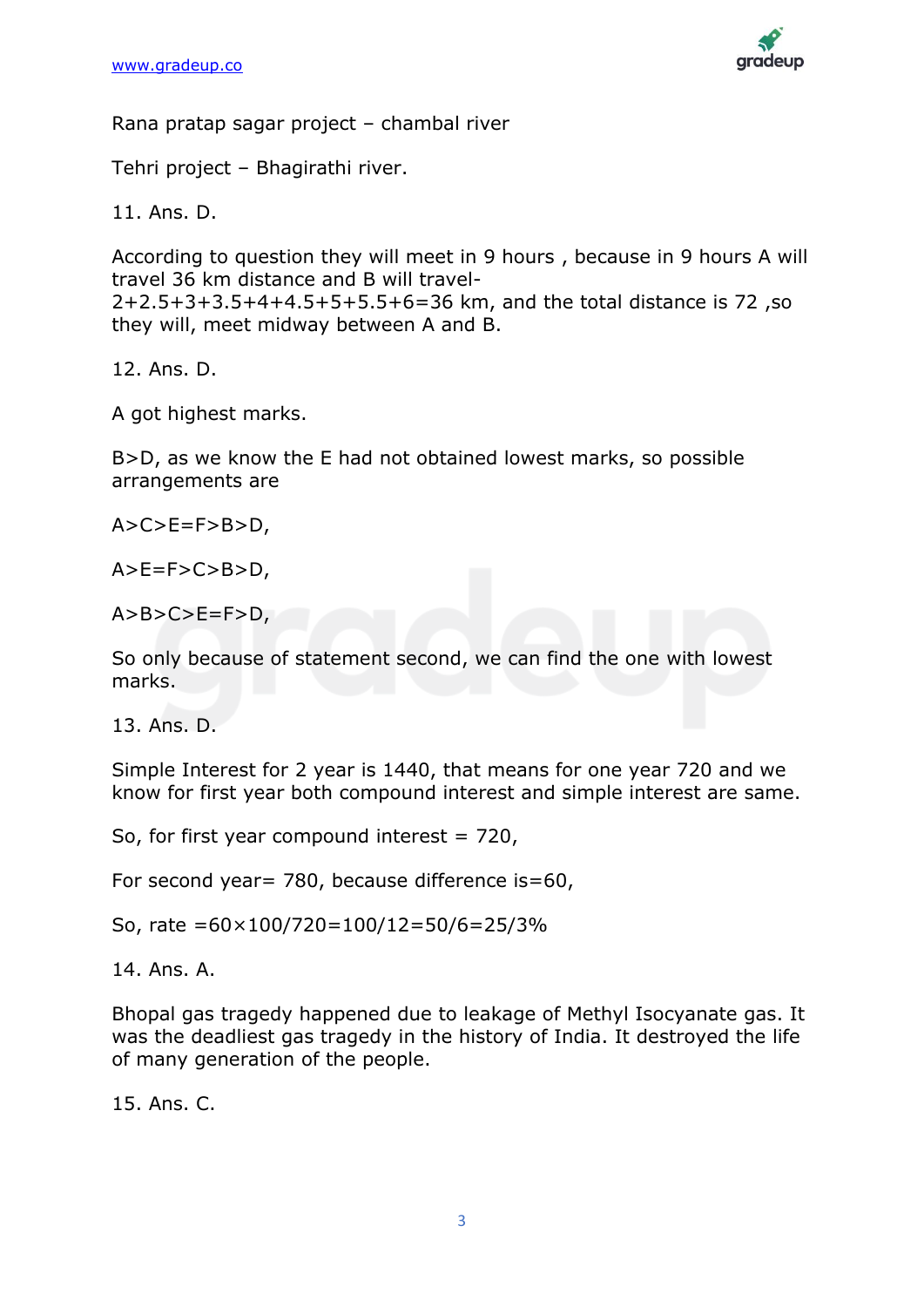

Minamata disease caused by the mercury contaminated water. It was first discovered in Minamata city of japan that's why it is called as Minamata Disease.

Blue baby syndrome caused by the nitrate contaminated water.

16. Ans. C.

Wool is a polymer which is made up of protein. Wool is extracted from sheep. Rubber, cotton, and Jute do not make up of protein.

17. Ans. C.

Sucralose is an artificial sweetener and sugar substitute. The majority of ingested sucralose is not broken down by the body, so it is noncaloric.

18. Ans. B.

Nomadic elephant is a military exercise between India and Mongolia.

19. Ans. C.

In 2017, the Government decided to present the budget from 1<sup>st</sup> February, so that ministries start all activities from the commencement of financial year. For the First time in independent India rail budget merged with the general budget, that is there will only one budget that is General budget.

Government also decided to removal of plan and non plan classification of expenditure to facilitate a holistic view of allocations for sector and Ministries.

20. Ans. C.

This scheme was launched in Haryana by Prime minister Narendra Modi, under the Beti Bachao Beti Padhao Abhiyan. It aims to enhance the strength of girl children across the country. The account can be open by parents of the girls up to age of 10.

The minimum deposit of one thousand and maximum one lakh fifty thousand in a year. All the contributions are eligible for tax benefits under section 80C of the income Tax act.

There is one provision also under this scheme that is girl can withdraw 50% of money after reaching age of 18 for higher education.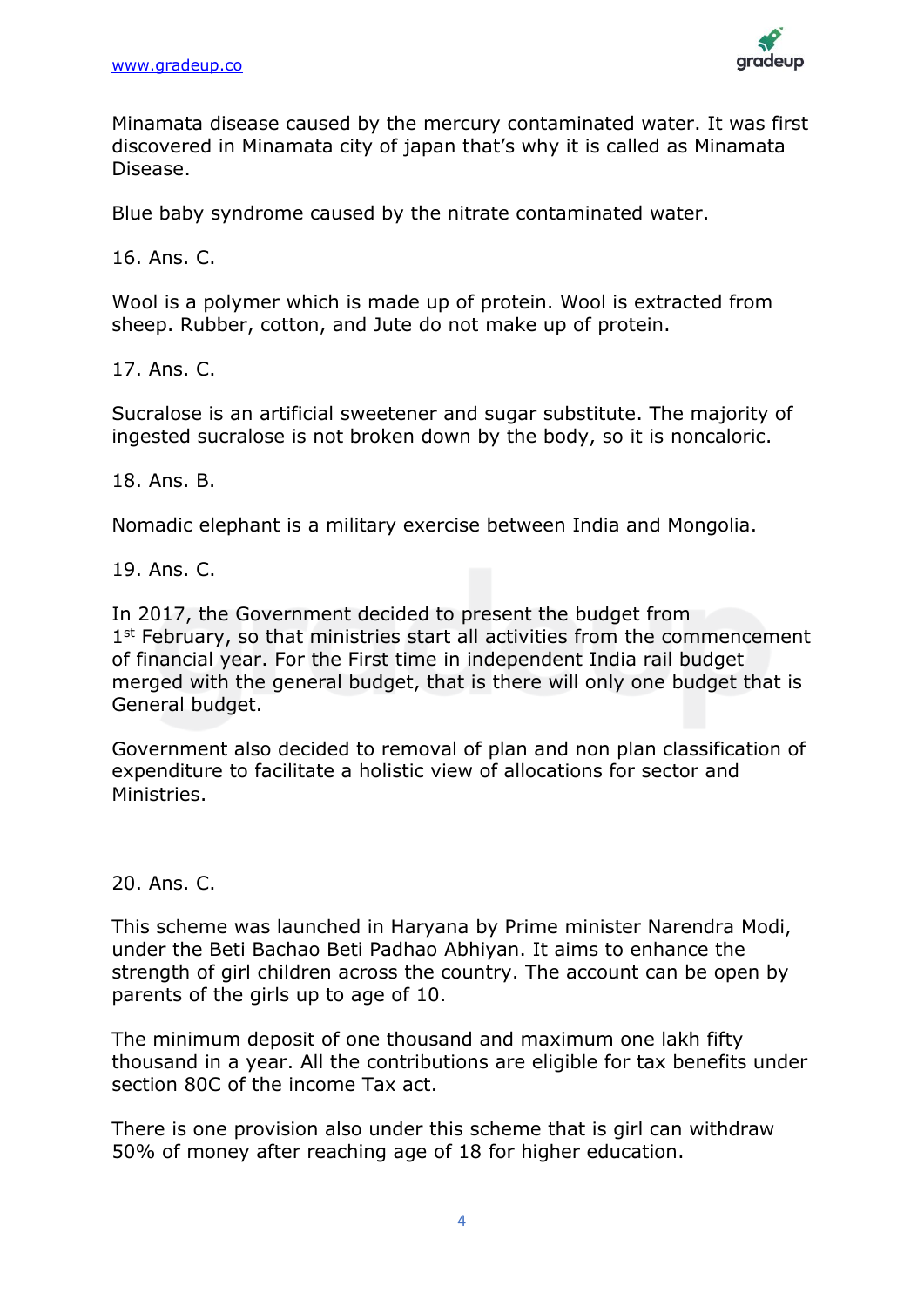

21. Ans. D.

Vishti or forced labour was already common before the Gupta rule, there was a passage in Vishnu purana refers that the Gupta's enjoyed all the territories along the Ganga up to Pragya.

Mehrauli inscription suggests that Chandragupta fought against a Confederacy of enemies in Bengal and also led a campaign into the Punjab.

Saurashtra was also the part of the Gupta empire.

22. Ans. A.

Allahabad prashasti notable for containing later inscriptions attributed to

the Gupta emperor Samudra Gupta. Also engraved on the stone are inscriptions by the Mughal emperor Jahangir, from the 17th century. It clearly represents the Gupta empire as the epicentre of a complex web of varied political relationships.

Line 20 of this refer to his conquest of south.

Line 23 refers to his Conquest of North.

Line 13-15, refers to his conquest of three kings.

23. Ans. A.

All the services related activities belong to Tertiary sector and all the agricultural activities, mining activities belong to primary sector.

24. Ans. A.

Rangrajan committee – Disinvestment of Shares in PSEs

Narsimhan committee – Banking sector reforms

Kelkar committee – Tax reform

Malhotra committee – Insurance reform

25. Ans. D.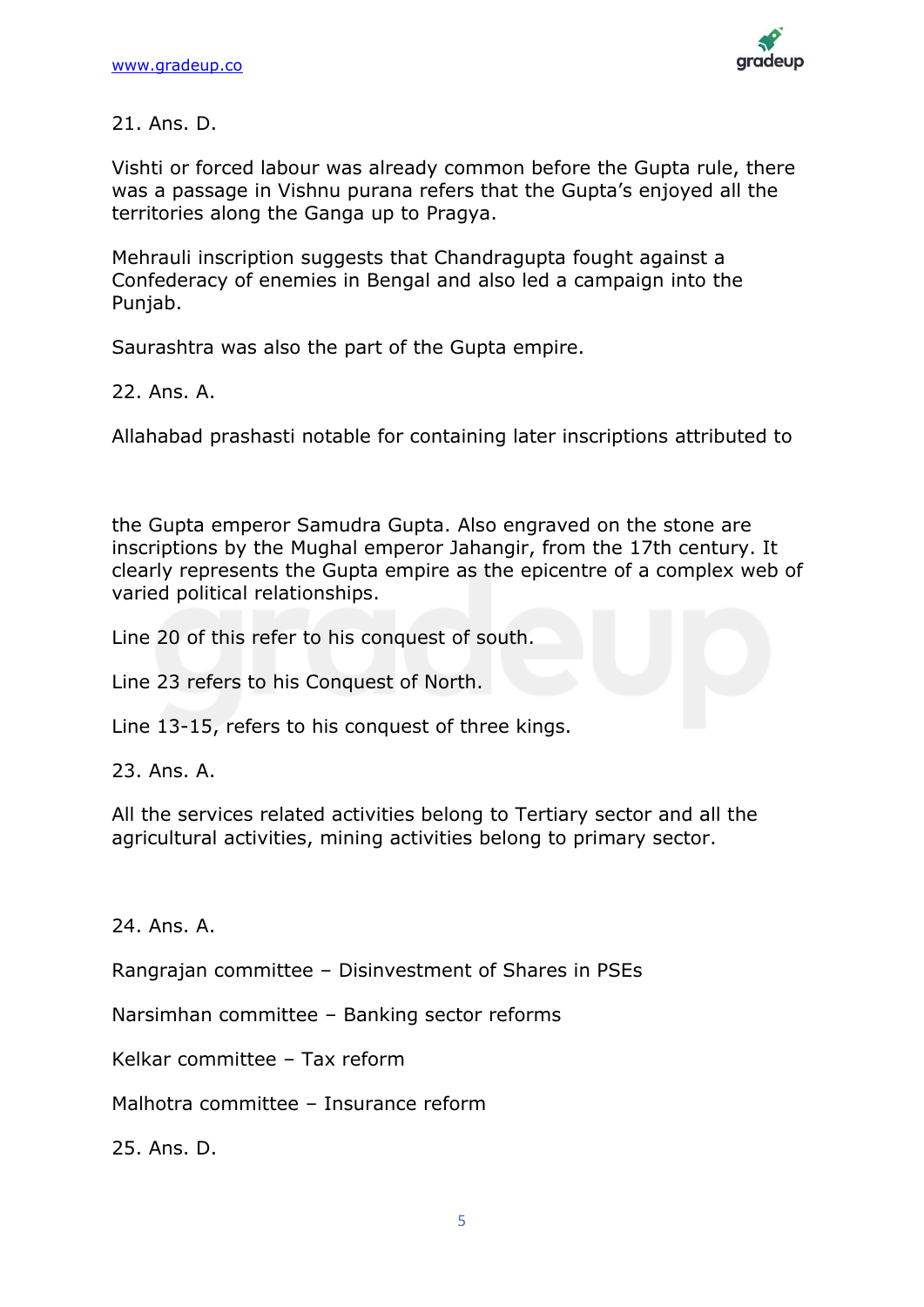

Tamil Nadu won the Vijay Hazare trophy in 2017.

26. Ans. C.

Kishori Amonkar won the Padma Bhushan and Padma Vibhushan. And she was also fellow of Sangeet Natak Akademi and she was exponent of Jaipur Gharana. She died on 3rd April 2017.

27. Ans. A.

In 2017, japan recognized the bitcoin as the legal payment system. In India bitcoin is not a legalized currency.

28. Ans. A.

The world As I see it – Albert Einstein

How to live Longer and feel better – Linus Pauling

The theory of Everything – Stephen Hawking

Indomitable Spirit – APJ Abdul Kalam

29. Ans. D.

Sharaf Qai was the deputy wazir of the Alauddin Khalji. There had been pearl fishing in the South Eastern Coast and Gulf of Mannar from very early times.

Ambassadors like Megesthenis and Historians like Pliny and Sencillus and Travellers like Marcopolo have left detailed notes on Pearl fisheries and pearl fishing in our coast.

Masalik-i-Absar the Arabic work vivek description of the functioning of iqui system under Muhammad bin Tughluq.

30. Ans. C.

Tomb of Giyasuddin Balban located in Mehrauli built in 1287, it was the first Islamic made its appearance in India and according to many first Islamic dome as well.

31. Ans. B.

Mauza is a type of administrative district, corresponding to a specific land area within which there may be one or more settlements. Before the 20th century, the term referred to a revenue collection unit in pargana or revenue district.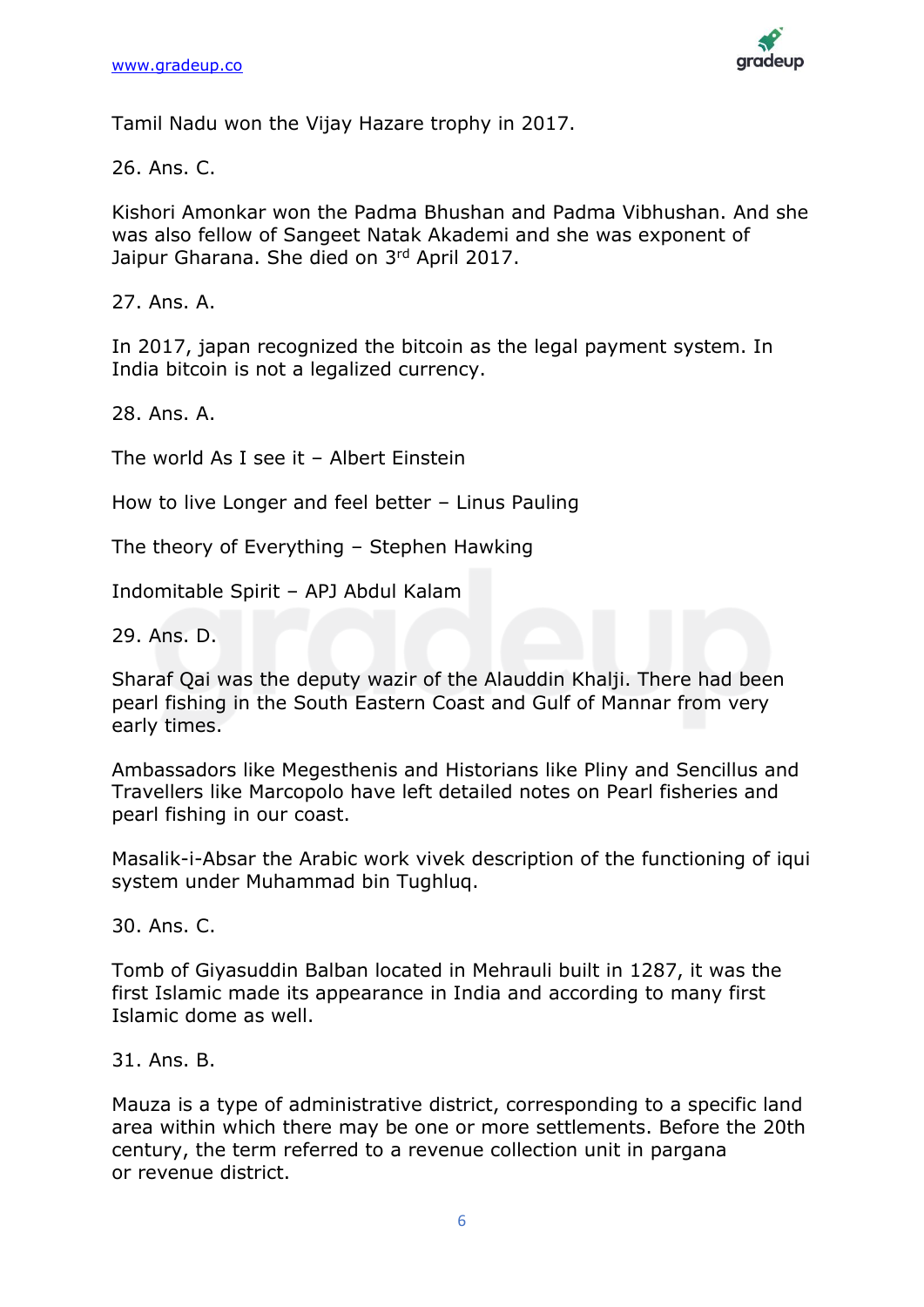

In 1948, President of the Constituent assembly set up the Dhar commission under the S k Dhar, to study that, states can be organized on the linguistics basis or not. The commission outrightly rejected this because of threat to National unity.

33. Ans. D.

Tamil Nadu government appointed the Rajmannar committee in 1969, to study the central state relations under the chairmanship of P.V. Rajmannar.

34. Ans. A.

To pass the budget it has to be go through the certain stages. First of all the budget is present in to the Loksabha, after that the various departmental committees scrutinize the budget, after that appropriation bill passes that gives the permission to take out money to spend and finally the finance will passes.

35. Ans. D.

He is a famous sand artist, belongs to Odisha.

36. Ans. C.

The Goldman Environmental Prize is a prize awarded annually to grassroots environmental activists, one from each of the world's six geographic regions.

An iconic leader of social justice movements in India, Prafulla Samantara led a historic 12-year legal battle that affirmed the indigenous Dongria Kondh's land rights and protected the Niyamgiri Hills from a massive, open pit Aluminum ore mine.

He was one of the six winners, the other winners were

1.Wendy Bowman

- 2. Mark lopez
- 3. Rodrigo Tot
- 4. Uros Naveen
- 5. Rodrigue mogaruka katembo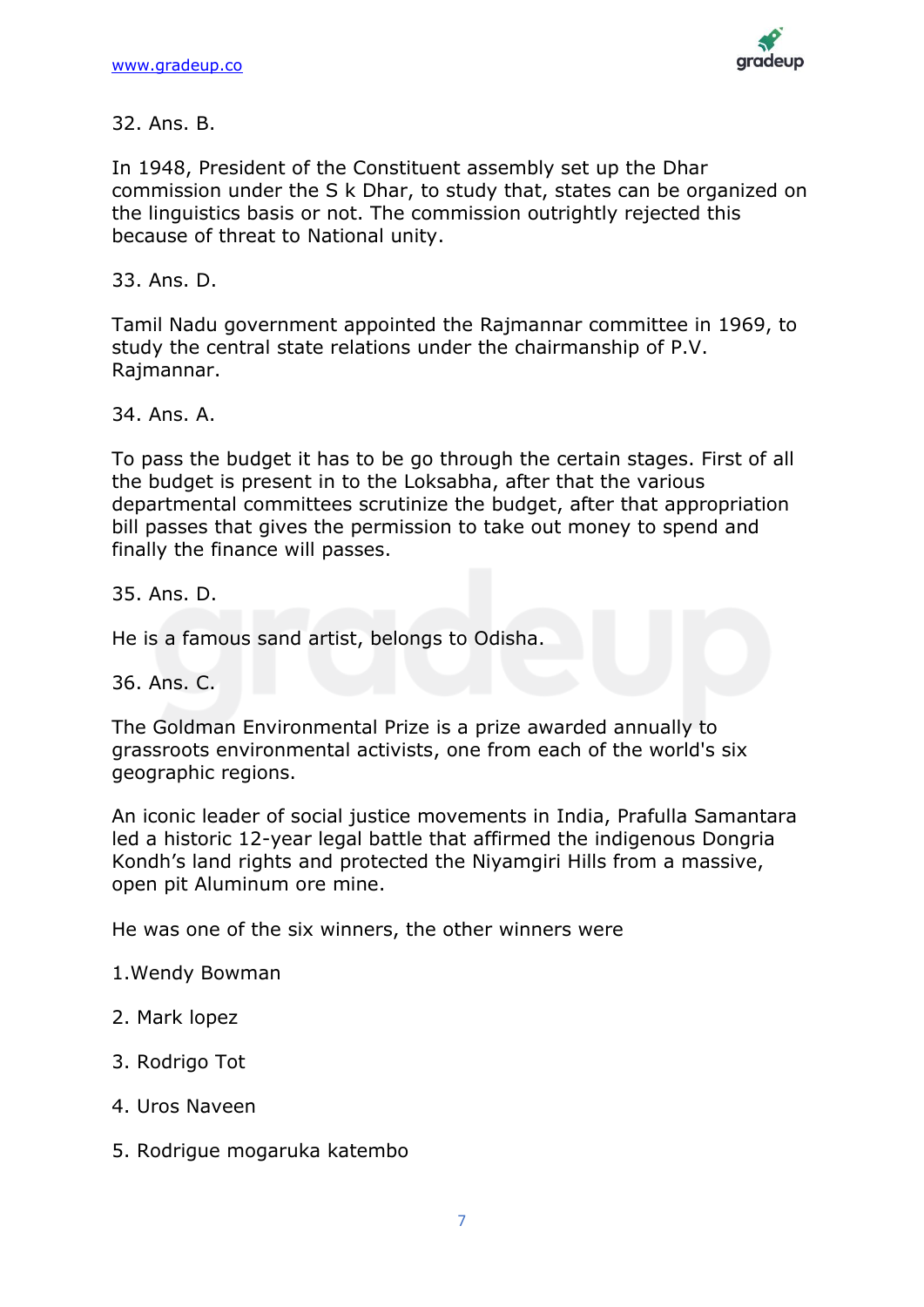

## 37. Ans. C.

It is the process of interaction between people of different countries, companies of different countries and the interaction between the government of different countries.

Because of globalization the countries have been connected to each other, and the effect on one country can be seen on another country either in terms of economy, health issues and. Example 2008 economic crisis and all. So, there is no border between the countries if we see in the frame of globalization.

38. Ans. B.

These officials were present during Mauryan period-

Samahartri was the responsible for the department of revenue collection.

Sarnnidhatri was the treasurer

Sansthadhyaksha was the superintendent of markets

Antaravamshika was the chief of palace guards.

39. Ans. B.

Herman kulke wrote the state in India:1000-1700, it was published in 1995.

Brajadulal chattopadhyay wrote the making of early Medieval India, it was published in 1994.

Peter Jackson wrote The Delhi sultanate: A political and military history.

Sunil Kumar wrote the emergence of Delhi sultanate: AD 1192-1296.

40. Ans. B.

After the 1857 revolt the British crown took over all the territories possessed by the East India company and enacted Government of India act 1958, in that Act the office of the secretary of state for India created.

41. Ans. A.

K Vishwanath won the Dadasaheb Phalke award in 2014. It is India's highest award in Cinema, it given annually at the National Film Awards ceremony by the directorate of film festivals.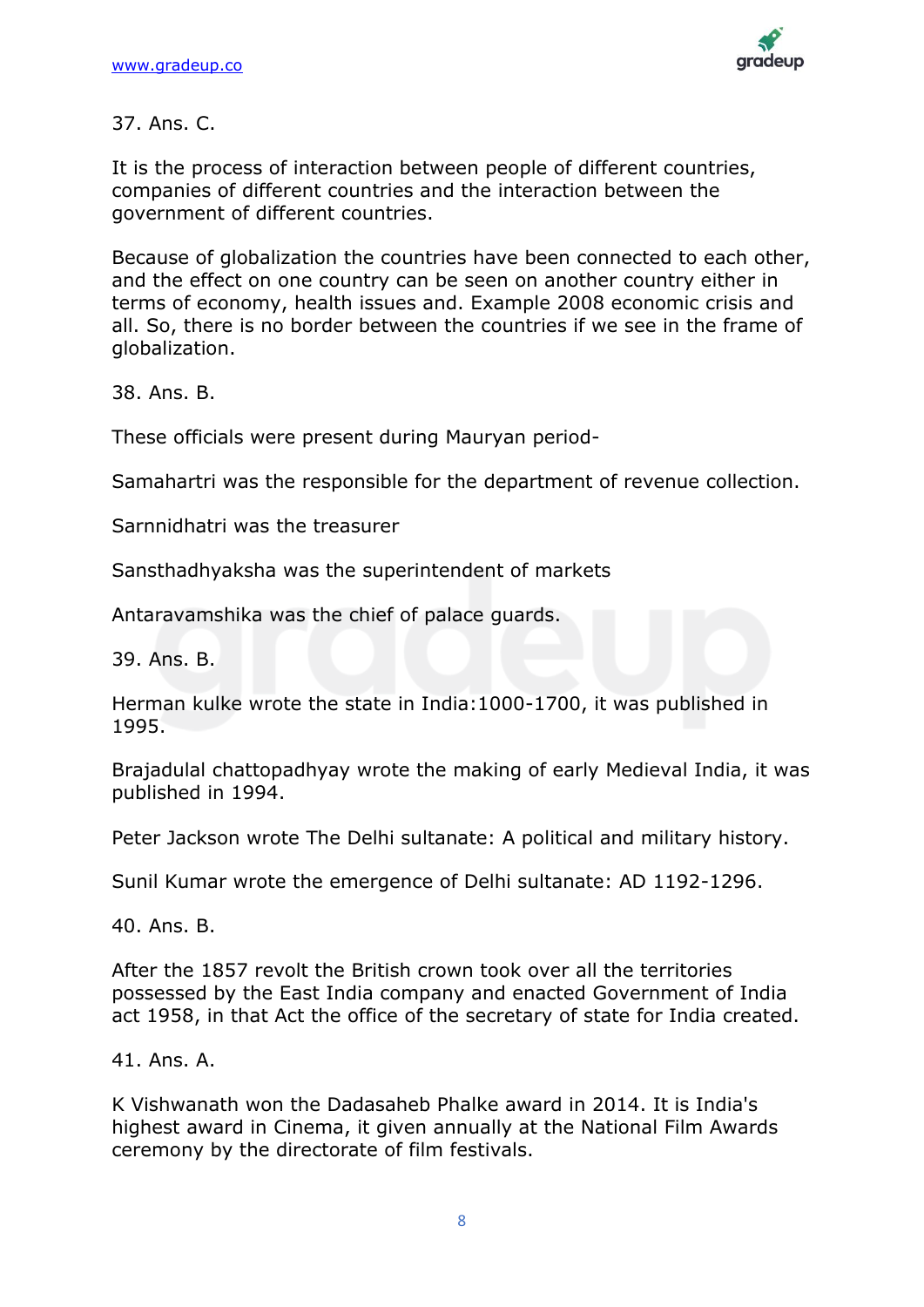

42. Ans. D.

Supplementary grants: The additional grants required to meet the required expenditure of the government.

Vote on account: Interim permission to spend money, because after budget presentation it takes some months for passing financial statements and appropriation bill and till then to meet expense vote on account is uses.

Rule of lapse related to lapses of bill after dissolution of Lok Sabha, it has no relation with grants and all.

43. Ans. A.

In article 30 there is nowhere mention about the ethnic minorities, there are only linguistics and religious minorities.

And according to Article 30 minorities can establish and administer educational institutions of their choice.

44. Ans. C.

For film Rustom Akshay Kumar was chosen best actor in 64th National Film Awards in 2017.

45. Ans. C.

Initially both USA and china joined the Agreement, but when Donald Trump came in to the power, he decided to withdrawn from the Paris climate Agreement .

Intended Nationally Determined Contribution, in which countries pledged to take steps to reduce carbon emission is an important part of this agreement and it is still present in the agreement.

46. Ans. D.

Eastcrine kire was born in 1959, to an Angami Naga Family in Nagaland, she is a poet and author currently lives in Northern Norway.

In 2015 she won the Hindu prize for the poetic Novel 'when the river sleeps. And it is the exploration of Naga spirit Universe.

47. Ans. B.

During the British Rule, the Britishers used the Indian capital for their benefits and transferred the Indian capital to the England. Laissez- Faire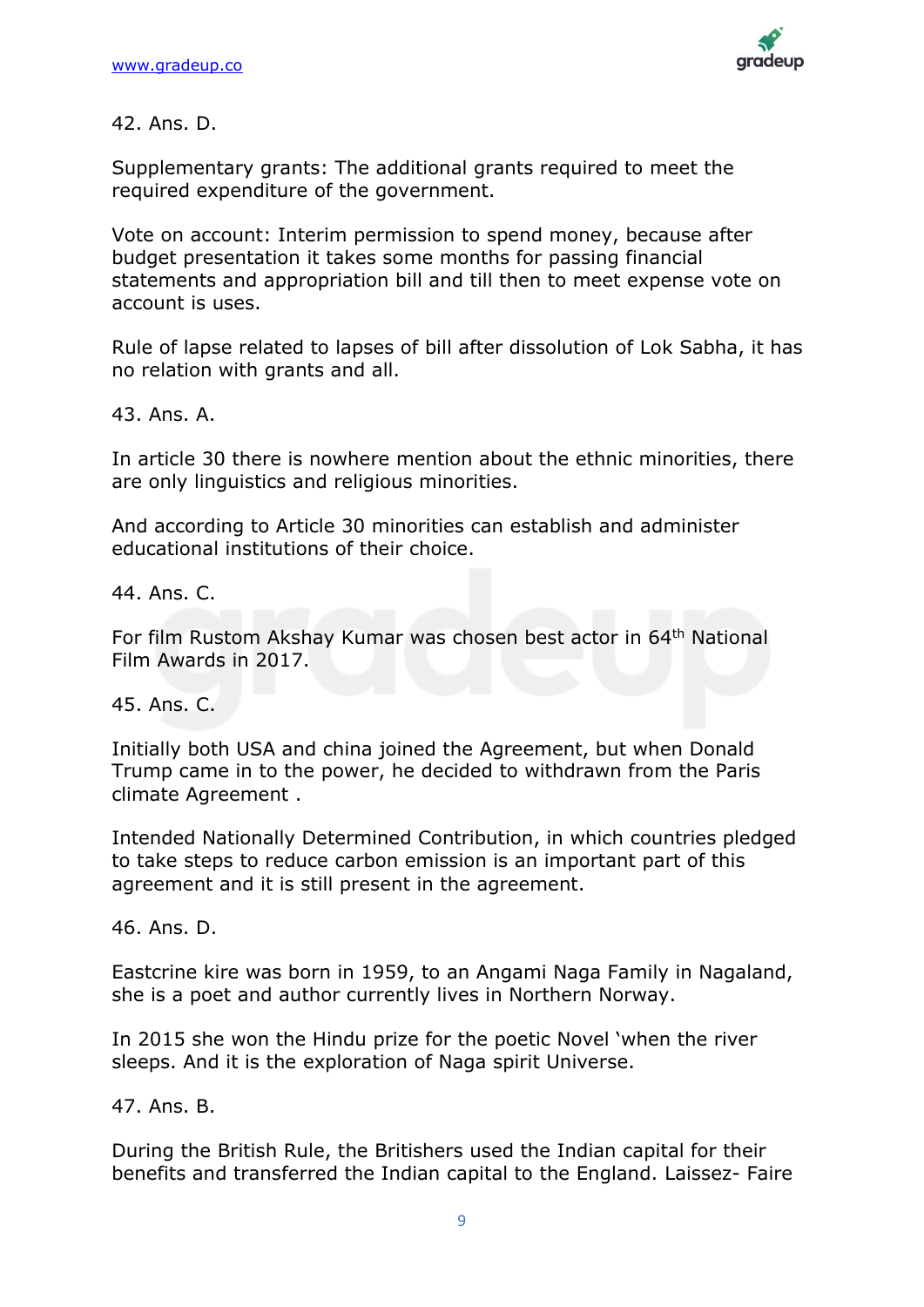

is the system in which transaction between Private parties are free from Government intervention and during the colonial time Laissez-faire never promoted the Indigenous capitalism.

48. Ans. A.

Sangama dynasty 1336-1485

Saluva Dynasty 1485-1505

Tuluvas Dynasty 1491-1570

Aravidu is Dynasty 1542-1646

49. Ans. D.

English education Act of 1835 was proposed by the than Governor General William Bentinck on the Advice of Macaulay.

This act made the English the language of Instruction in Indian Education system.

Macaulay suggested that the existing oriental institution like the Sanskrit college and Madrasa, were to continue, but fresh awards of stipends to students of these institutions and the publication of classical texts must cease.

50. Ans. C.

Article 14 is valid within the territory of India, so either foreigner or Indian citizen living with in the territory of the country will get benefit of this Article.

51. Ans. B.

Article 15 of the Indian citizen is available to only the citizens of the India not for the foreigners and Article 16 is also available for Indian citizens only, but Article 21 is available to both India citizen and Foreign national within the territory of India.

Article 16 is about the equality of opportunity for all citizens in the matter of public employment.

52. Ans. C.

Granville Austin who was the American historian of Indian constitution conceptualized the constitution of India as Seamless web.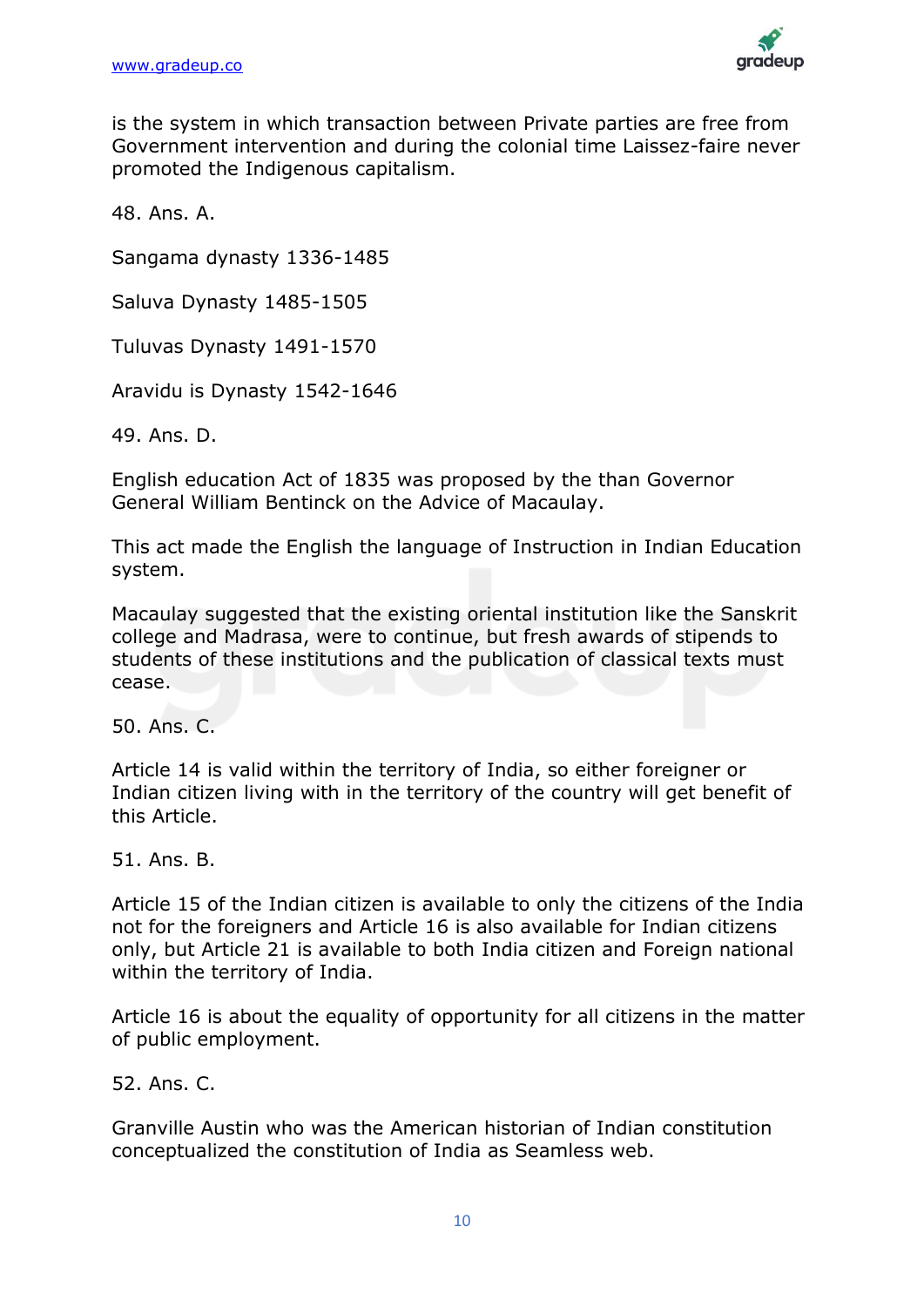

Able prize is a Norwegian awarded annually by the king of Norway to one or more outstanding mathematician, in 2017 it was given to Yves Meyer.

54. Ans. C.

The Breakthrough prize in Fundamental Physics is awarded by the Fundamental Physics Prize Foundation, a not-for-profit organization dedicated to awarding physicist involved in fundamental research.

In 2017 it was Given to Joseph Polchinski, Andrew Strominger and Cumrun Vafa.

55. Ans. C.

Jhelum, Ravi, Beas, Satluj, Chenab these all are the river covered in Indus water Treaty.

56. Ans. D.

They often do not have the facility in society lower caste neighbourhoods. Access to better education, housing facilities than that of the higher castes is denied at that time Govt. Released the law for the protection of untouchable Classes.

57. Ans. C.

It broke out in Bengal not in Maharashtra.

It was against the Indigo planters not against the money lenders.

It was supported by the Intelligentsia of Bengal.

58. Ans. B.

Dominion status, Adult suffrage, unitary and democratic centre all were the recommendation of Nehru report 1928, but Separate electorate was not mention there. Separate electorate was introduced in Morley Minto reforms.

59. Ans. C.

The president is empowered to establish interstate council under Article 263, interstate council is a non-permanent constitutional body.

60. Ans. B.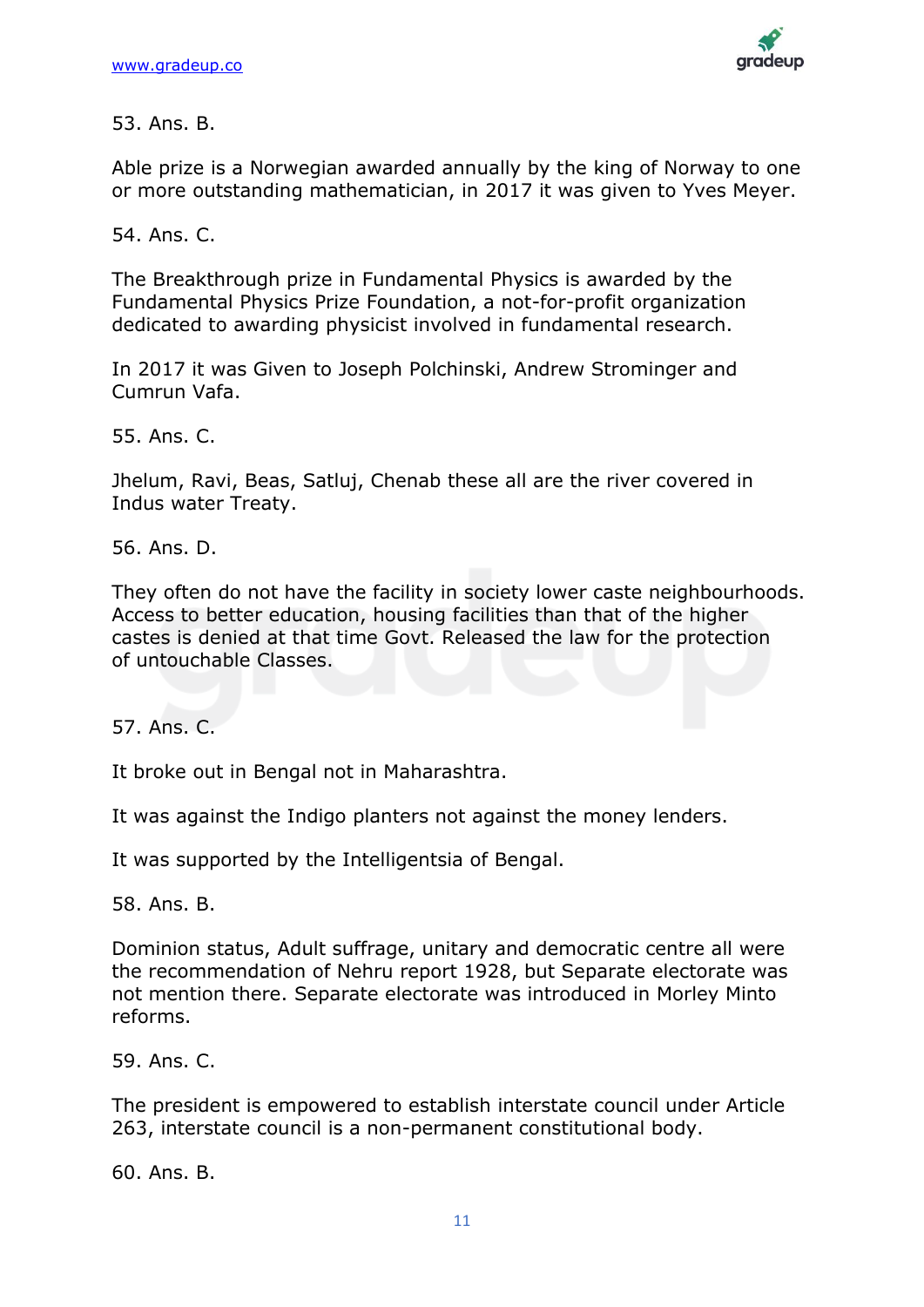

Party less democracy is a democracy devoid of any political party. The idea was given by M.N.Roy, Mahatma Gandhi also supported this but finally put to action and solidified by Jai Prakash Narayan.

### 61. Ans. B.

In the Golak Nath vs. state of punjab judgement the Supreme Court declared that ,Parliament cannot amend any of the provision of Part III of the constitution of India ,but In kesavananda Bharti case supreme court introduced the concept of Basic features of the constitution , according to which Parliament can amend the provision of Part III without affecting the basic features of the constitution.

62. Ans. B.

After came into the power, The US president Donald Trump decided to withdrawal from the Transpacific partnership.

63. Ans. D.

Kaziranga National park is situated in Assam, and Brahmaputra and Diphlu river passes through this park but there are no railway Track passes through this.

64. Ans. D.

Pulitzer prize is an award for achievement in newspaper, magazine and online journalism, literature, musical composition in United states. In 2017 The underground Railroad novel won this prize.

65. Ans. D.

Provision of Gandhi Irwin pact are as follows:

- Discontinuation of salt march by the Indian national congress
- Participation of Indian National congress in 2<sup>nd</sup> round table conference
- Release of prisoners participated in Salt march

• Immediate release of all political prisoners of the civil disobedience Movement

- The return of confiscated land already given to the third parties.
- Reservations and safeguards to cover financial credit of India.

66. Ans. D.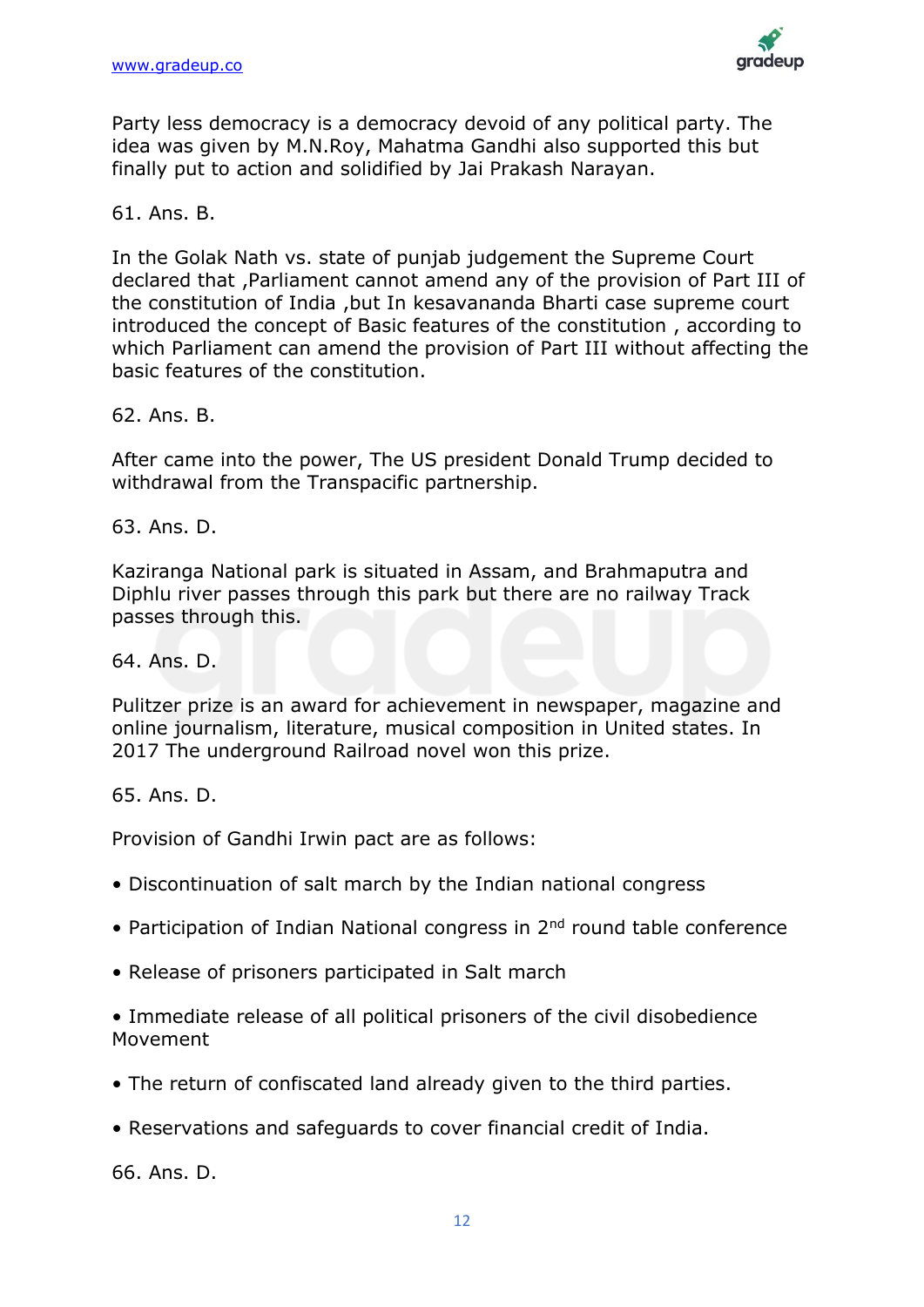

The Treaty of Allahabad was signed on  $12<sup>th</sup>$  August, 1765, between Mughal Emperor Shah Alam II, son of the Late Emperor Alamgir II and Robert Clive after the battle of Buxur of 1764. Treaty marks the beginning of the British rule in India, East India company got the Diwani rights or rights to collect taxes on behalf of the Mughal emperor in eastern province of Bengal, Bihar and Orissa.

Awadh was returned to Shuja-ud -daullah but Allahabad and Kora were taken from him.

Nawab of Awadh had to pay fifty lakhs of rupees as war indemnity to the East India Company.

67. Ans. B.

To secure full Indian support in the 2<sup>nd</sup> world War, Cripps mission came to India in 1942.

The mission offered Dominion status to India just after the war and mission also offered to formation of the Constitution making body.

But Indian leaders were demanding full independence not the Dominion status.

68. Ans. B.

Indira Sawhney vs union of India dealt with the issue of creamy layer among the backward classes. The creamy layer was created after the Mandal commission implementation by VP Singh's government.

69. Ans. B.

Originally there were 8 schedules in our Constitution. But now there are 12 schedules in our constitution. These 4 schedules are added after certain constitution amendments. 9 schedules was added to the Constitution by the first amendment act of 1951.

70. Ans. D.

Central Vigilance commission is the highest government body to address the governmental corruption. It was created in 1964, on the recommendation of Santhanan committee.

#### 71. Ans. A.

Corruption perception Index released by Transparency international. Denmark is the least corrupt country in 2016.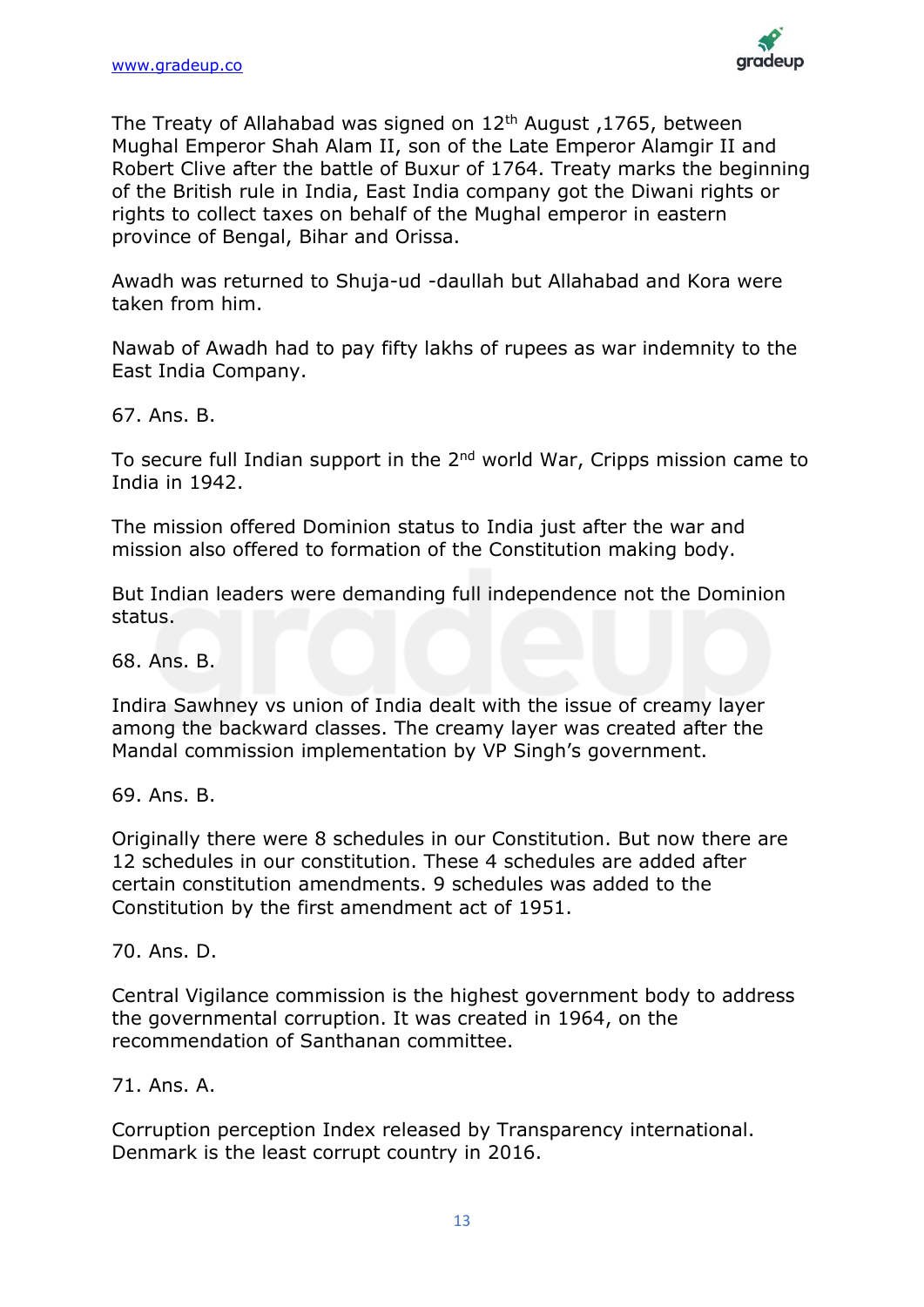

## 72. Ans. D.

Nakshe portal was launched by union minister Dr. Harshvardhan on the 250<sup>th</sup> anniversary of Survey of India.

# 73. Ans. B.

On 1st May ,2016, PM Narendra Modi launched the Pradhan Mantri Ujjawala Yojana to provide LPG connections in BPL household from the Balia district of Uttar Pradesh. And the Government set target of 5 crores LPG connection under this yojana.

The main aim of this scheme is to provide clean fuel to the BPL household, for their safety and to reduce pollution.

## 74. Ans. A.

from 2005 until 2015 the award was given every two years to a living author of any nationality for a body of work published in English or generally available in English translation, but since 2016 the award has been given annually to a single book in English translation.

75. Ans. B.

Dada bhai Naoroji The Grand Old Man of India gave drain wealth theory, in that theory he mentioned that the wealth that was being drained out was potential surplus, that could generate more economic development in India, if invested in India. He also mentioned it in his book Poverty and Un-British rule in India.

During the British Rule, many Imperialists believed that if India comes into large capitalist's world, then this will take India towards modernization.

# 76. Ans. C.

The British legal scholars relied on Indian Pandits and Maulavis understanding of canons of authoritative texts. And Calcutta madrasa and Sanskrit college was established in 1783 and 1785 respectively.The Hindu law was codified between 1864 to 1947.

## 77. Ans. A.

During freedom struggle movement many leaders those were educated in western countries, like Mahatma Gandhi, Jawahar Lal Nehru, they used the derived method of western freedom struggle.

78. Ans. B.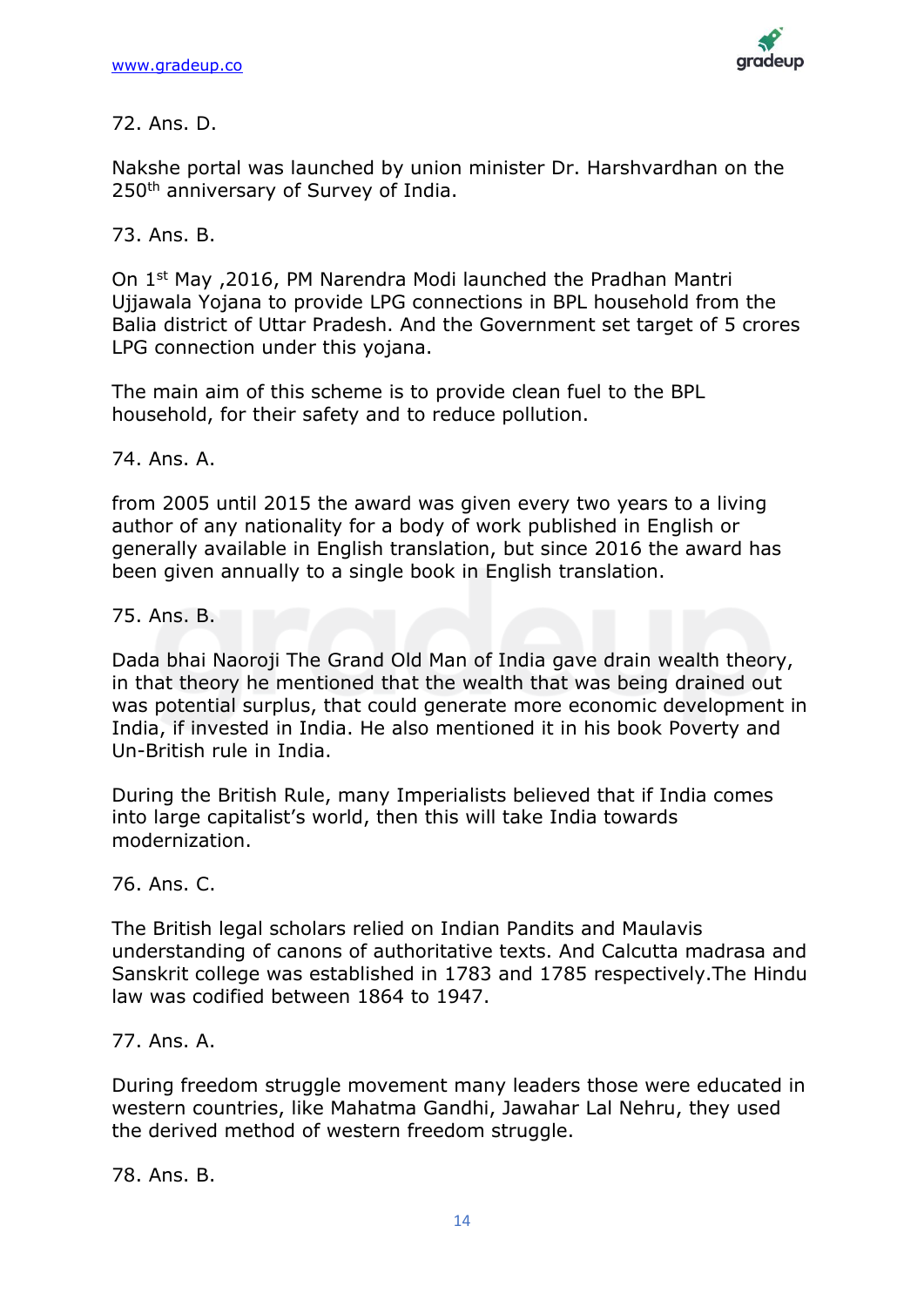

A rainbow is a phenomenon which is caused by reflection, refraction and dispersion of light in water droplets resulting in a spectrum of light in the Sky. Sometimes we see two rainbows together, the primary with another less intense secondary rainbow about 10 degrees away.

Secondary rainbow is caused by double reflection of sunlight inside the water droplet.

79. Ans. C.

Chameleons change colour by changing the space between the guanine crystals, which changes the wavelength of light reflected off the crystals which changes the colour of the skin.

80. Ans. C.

The soil of humid tropics low in nitrogen, phosphorus and other nutrients and limited in their capacity to store nutrients, so soil of these areas is not that fertile.

Humid tropics is an area where temperature is consistently high, and humidity is also high. In these areas' plantation farming practised mostly.

81. Ans. C.

Among all the above Chile is in southern most latitude.

82. Ans. B.

Bum la pass located in Arunachal Pradesh. It is located 37 km away from Tawang. It is on Indo-china border.

83. Ans. B.

Ring of fire is a major area in Pacific Ocean where many earthquake and volcanic eruption occurs. It is an active seismic zone because we can see eruptions of volcanoes and earthquake frequently. About 90% of world earthquakes occur in this region. It is a zone of constructive plate margin.

84. Ans. C.

Tharu is the major tribe of Uttar Pradesh and Uttarakhand.

Irula, chenchu, and sumali tribes found in Kerala.

Garasia tribes found in Rajasthan and Gujarat.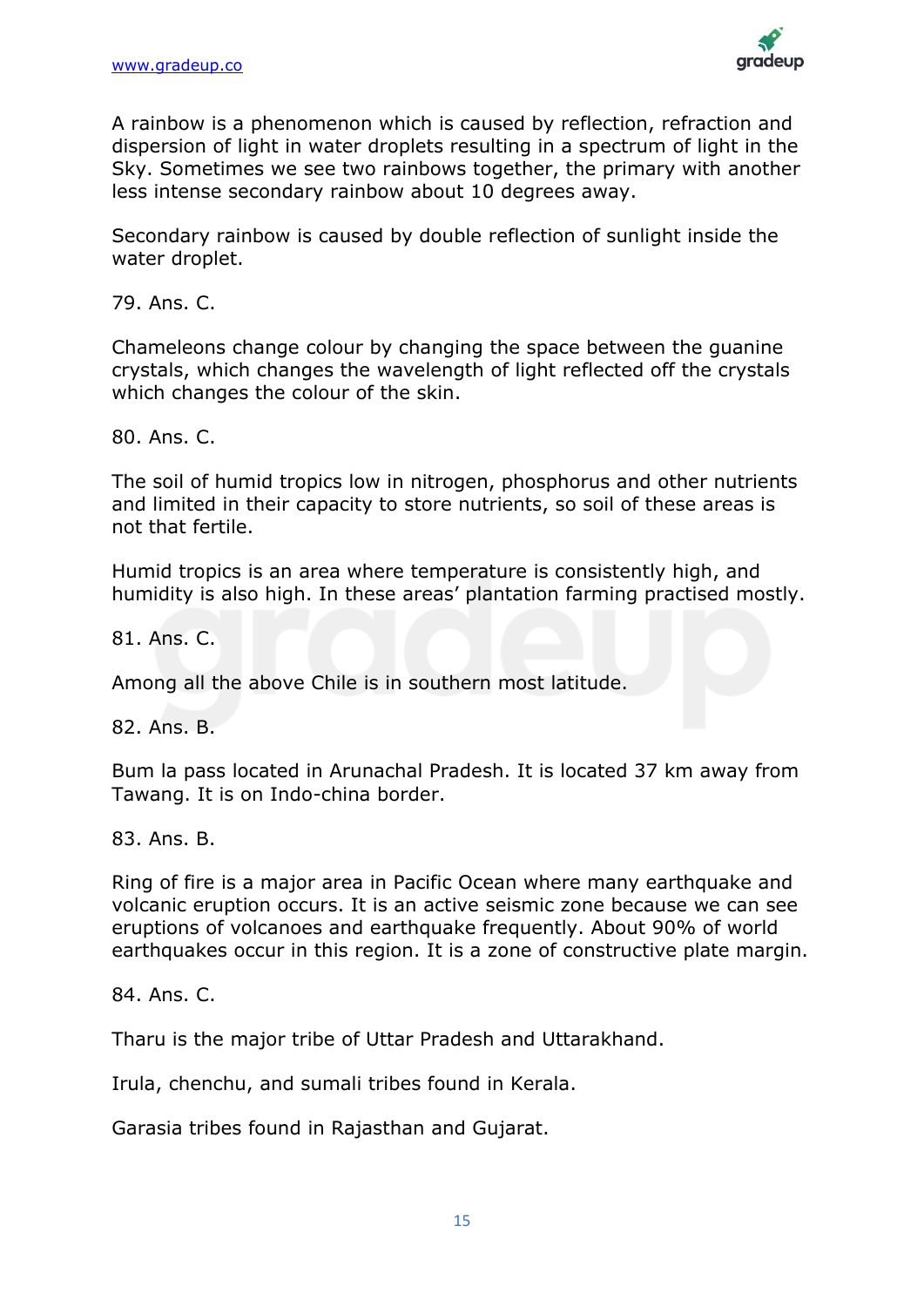

Gaddi tribes are nomadic herders of Jammu and Kashmir and Himachal Pradesh.

85. Ans. A.

Tropical wet evergreen vegetation mainly found in areas where annual rainfall occurs more than 200cm and temperature is between 15 to 30℃, and due to the high rainfall average humidity exceeds 75%. And in these areas trees also shed the leaves.

86. Ans. D.

Corbett is in Uttarakhand and number 4 indicate the Uttarakhand.

Kanha is in Madhya Pradesh and number 2 indicate the Madhya Pradesh.

Neora valley is in West Bengal and number 3 indicate that location.

Betla is in Jharkhand.

87. Ans. A.

Sultanpur- Haryana

Nawabganj – Uttar Pradesh

Kulik- West Bengal

Attiveri- Karnataka.

88. Ans. A.

For finding unit place we divide by 10,

So, when 6374 divides by 10 it will give 4 as remainder and when we will divide 625 by 10 it will give 5 as remainder and when we will divide 313 it will give 3 as remainder.

So, when we multiply all these, we get 60 so 0 is the unit digit.

89. Ans. B.

In which we count rectangle those don't have same length and breadth. Because if length equals to breadth then it will be a rectangle.

In this we count 16 rectangles.

90. Ans. B.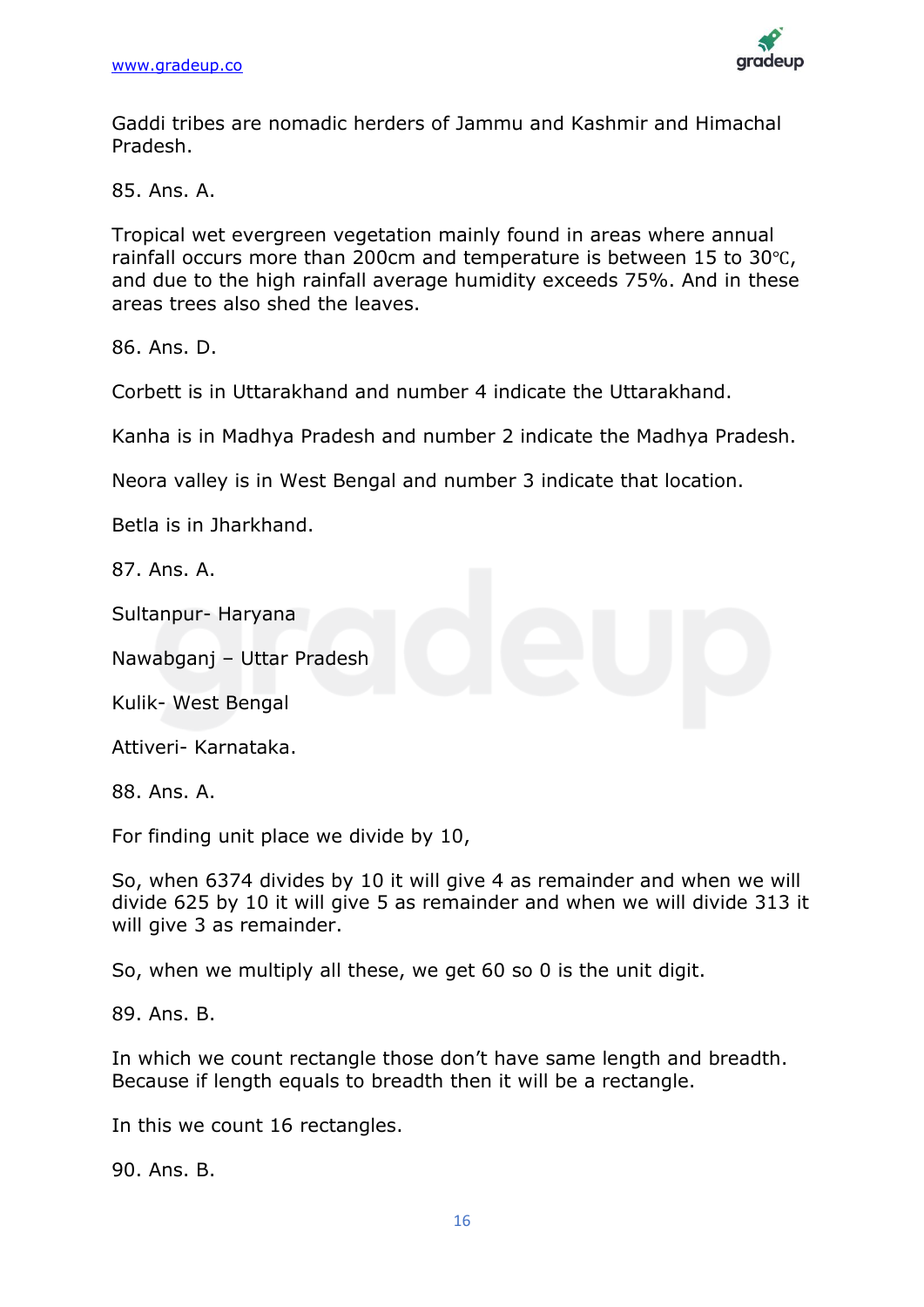

If the dice is resting on the 3 dots, then the opposite number of dots will be on top.

In this 2 dice system ,2 dots, 6 dots and 4 dots cannot be opposite to 3 dots because there are on adjacent sides. So, there are two possibilities 1 or 5.

91. Ans. B.

Plastic is non degradable thing so it cannot be decomposed by any method or it cannot be decomposing by bacterial action.

92. Ans. D.

Carborundum is used as an abrasive because grains of silicon carbide can be bonded together by sintering to form very hard ceramics.

93. Ans. A.

Fluoride in toothpaste and drinking water, is like a constant 'repair kit' that helps protect teeth against tooth decay.

So major effect of long-term consumption of drinking water containing no fluoride is cavity of tooth.

94. Ans. D.

In 2009-10 the investment is maximum.

95. Ans. B.

Average investment in service sector= (420+480+500+600+750)/5=550

96. Ans. D.

In 2005-06, it was 500 and 2009-10 it was 800

So % change = $300 \times 100 / 500 = 60$ %.

97. Ans. D.

Let the 7 consecutive odd number is 1,3,5,7,9,11,13

The average of these number is  $(1+3+5+7+9+11+13)/7=7$ ,

If we add next 3 number  $(1+3+5+7+9+11+13+15+17+19)/10=10$ 

So, the average increases by 3.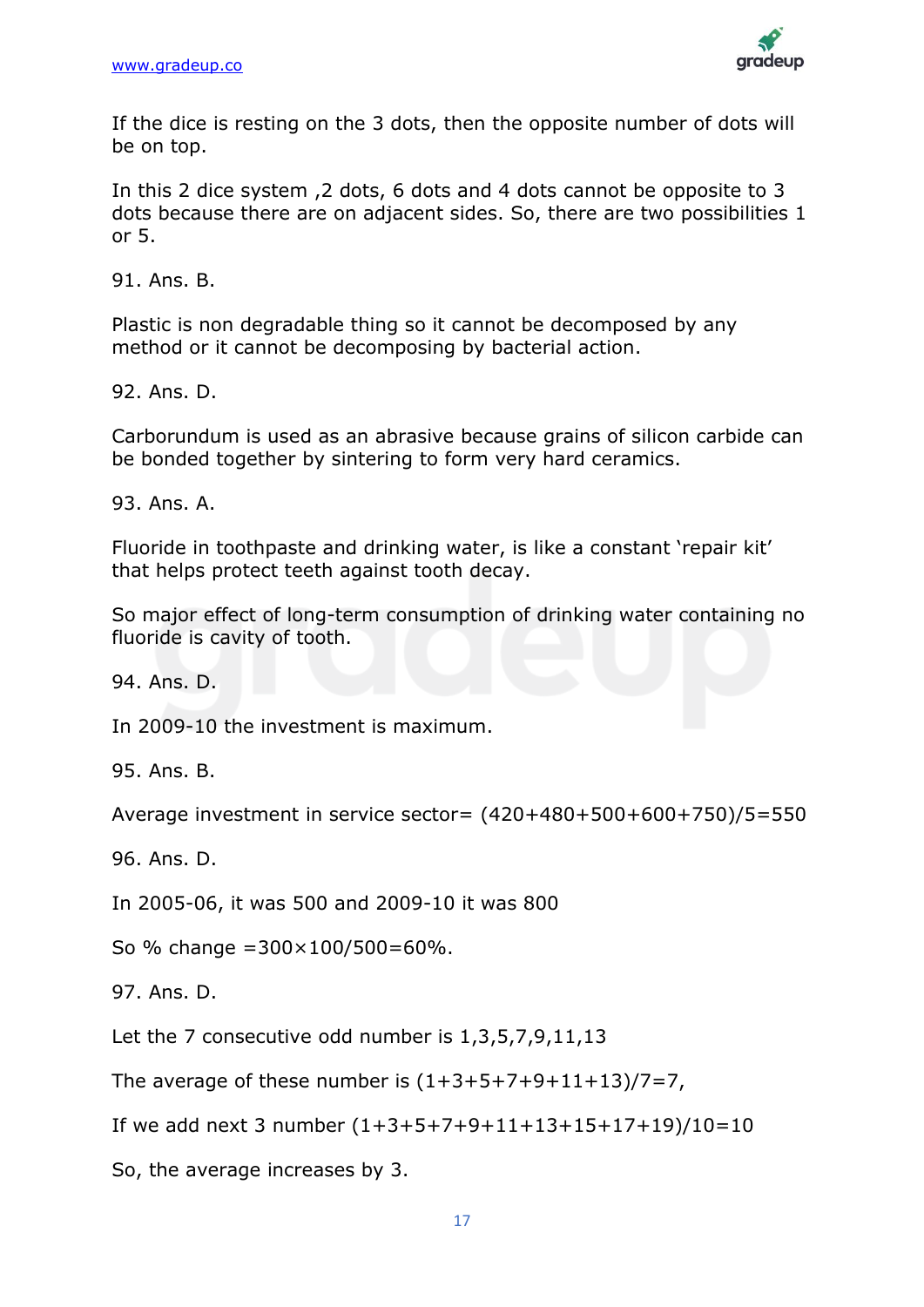

Total vote polled=4000,

Candidate Y get 40% of 4000, that means 1600,

So, X got 2400, so margin of defeat is 800.

99. Ans. C.

Diesel car are not good for environment, because these cars emits carbon mono oxide and nitrogen oxide. It produces large quantity of carbon monoxide at lower temperature but as temperature increase it start emitting nitrogen oxide. That's why there is need of electric vehicles in India, it will reduce the environment pollution.

100. Ans. C.

Biomagnifications is the process of increasing concentration of toxic chemicals in the tissues of tolerant organisms at successively high level of food chain.

101. Ans. D.

Nekton or necton refers to the aggregate of actively swimming aquatic

organisms in a body of water.

102. Ans. A.

Ecological niche is a specific habitat of the organization. It describes how an species respond to the distribution of resource. And two species cannot have same ecological Niche.

103. Ans. C.

There are three conditions those are suitable for the formation of the thunderstorms:

- Moisture
- Instability
- Lifting

Instability is what allows air in the low levels of the atmosphere to rise into the upper levels of the atmosphere. Without instability, the atmosphere will not support deep convection and thunderstorms.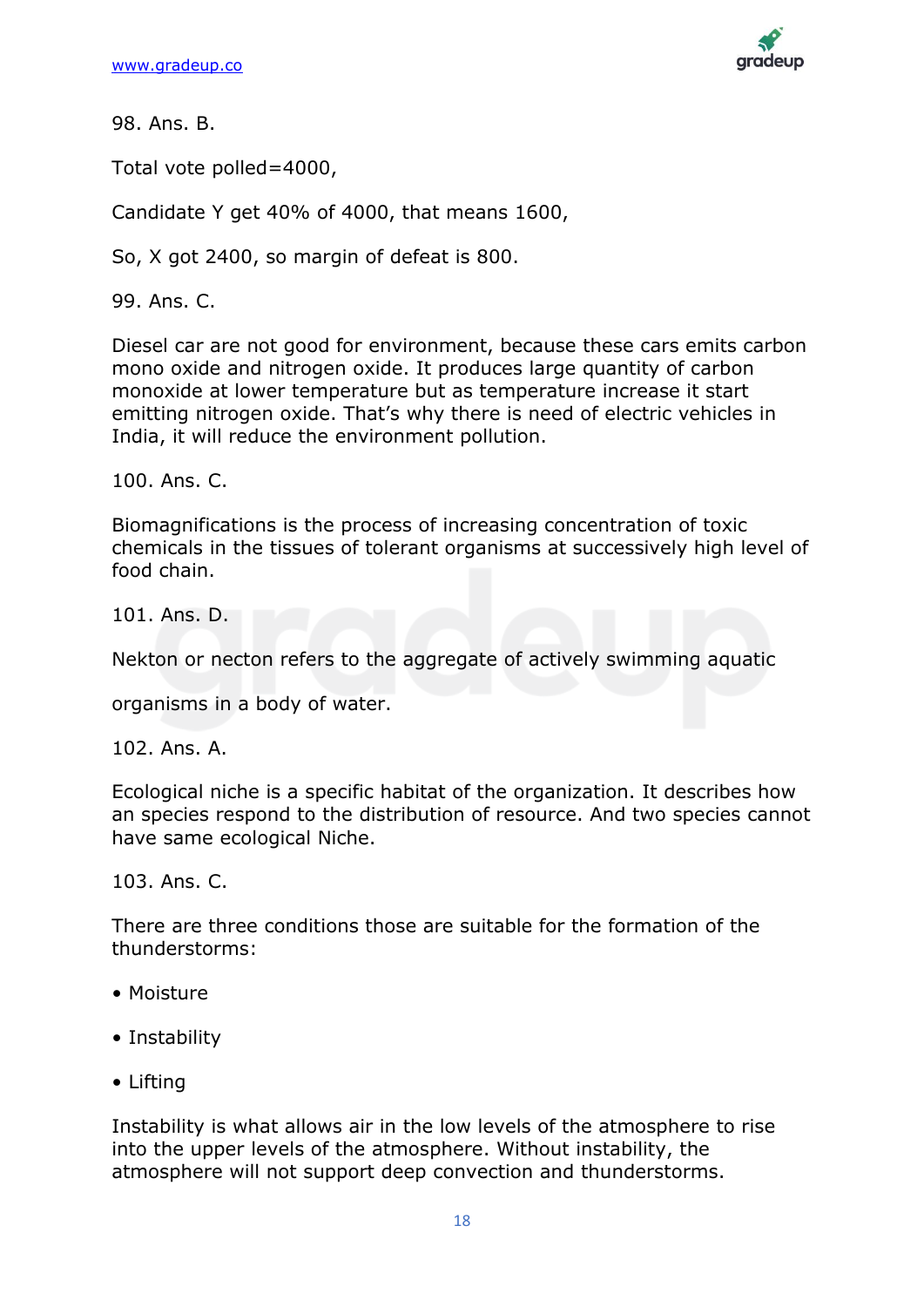

It is lift that allows air in the low levels of the troposphere to overcome low level convective inhibition.

104. Ans. C.

The Himalayan mountains are the young fold mountain. And Himalayan mountain system contains geosynclinical rocks. Himalayan mountain system is the mountain system that contains highest mountain ranges of World.

Many rivers have their origin in the Himalayan ranges, Indus and Sutlej are among them ,they are antecedent rivers because they flow by cutting the rock .

Youngest of the five terrain-defining faults, the Himalayan Frontal Fault (HFF) is a series of reverse faults that demarcates the boundary of the Siwalik front of the Himalayan province with the alluvial expanse of the Indo-Gangetic Plains.

105. Ans. A.

Equatorial region is a mega thermal region. This region has high rain fall and high humidity.

Equatorial region is not a sclerophyll region because it does not contain sclerophyll vegetation.

Sclerophyll vegetation found mainly in Mediterranean region. And equatorial region is a least development region of the world.

In this region most of the rains intercepted by forest canopy and thus reaches ground slowly in the form of aerial streamlets.

106. Ans. D.

The product unity can be achieved if two reciprocal numbers are multiplied,

Let's take an example let two number is 2 and ½ their product is 1, but Sum is 5/2

Let's take 3 number 2,1/2 and 1, the sum is 1 but sum is 7/2,

So we can see that sum of number can never be less than n.

107. Ans. B.

According to question,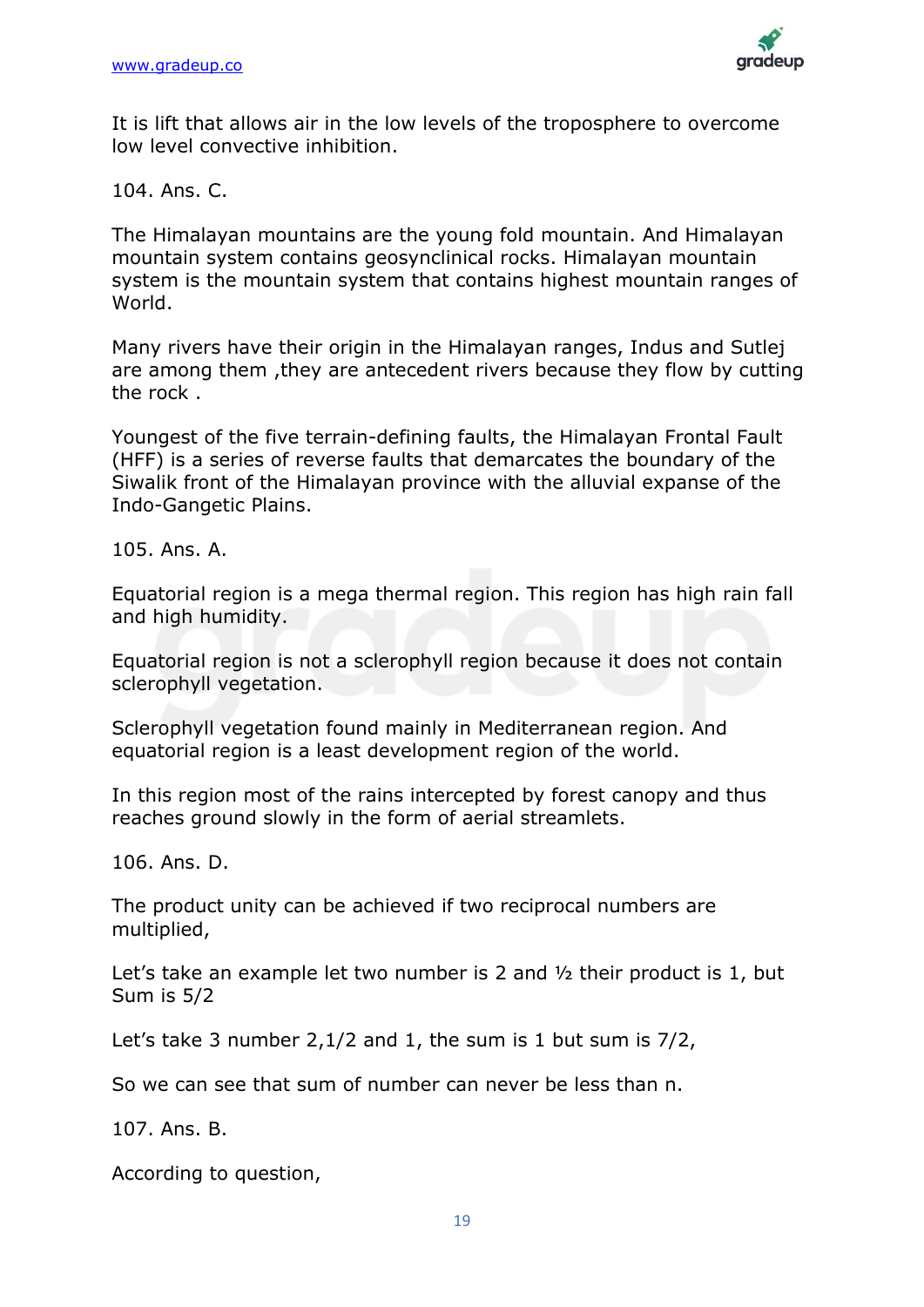

 $A/20 = 3B/20$ ,

A=3B……. (1)

 $B/10=C/5$ ,

B=2C……. (2)

C=2000 as given,

So,  $B = 4000$ ,

 $A= 12000,$ 

So total A+B+C=18000.

108. Ans. B.

25% failed in mathematics and 12% failed in English.

10% failed in both, so % student failed only in mathematics is 15%

And % of student failed in english only is 2%, so total failed % student is 27%,

So, 73% student passed and 73%=292 so 1%=4

So total number of students =400

109. Ans. C.

Genecology which studies the genetic variation of a species.

Synecology the ecological study of whole plant and animal community.

Autecology the ecological study of species.

Ethology the study of human behaviour.

110. Ans. A.

Net primary productivity is highest for the tropical rain forest.

111. Ans. B.

Ozone layer present in the Stratosphere is very useful for mankind. Because it absorbs harmful ultraviolet -B radiation cause skin cancer.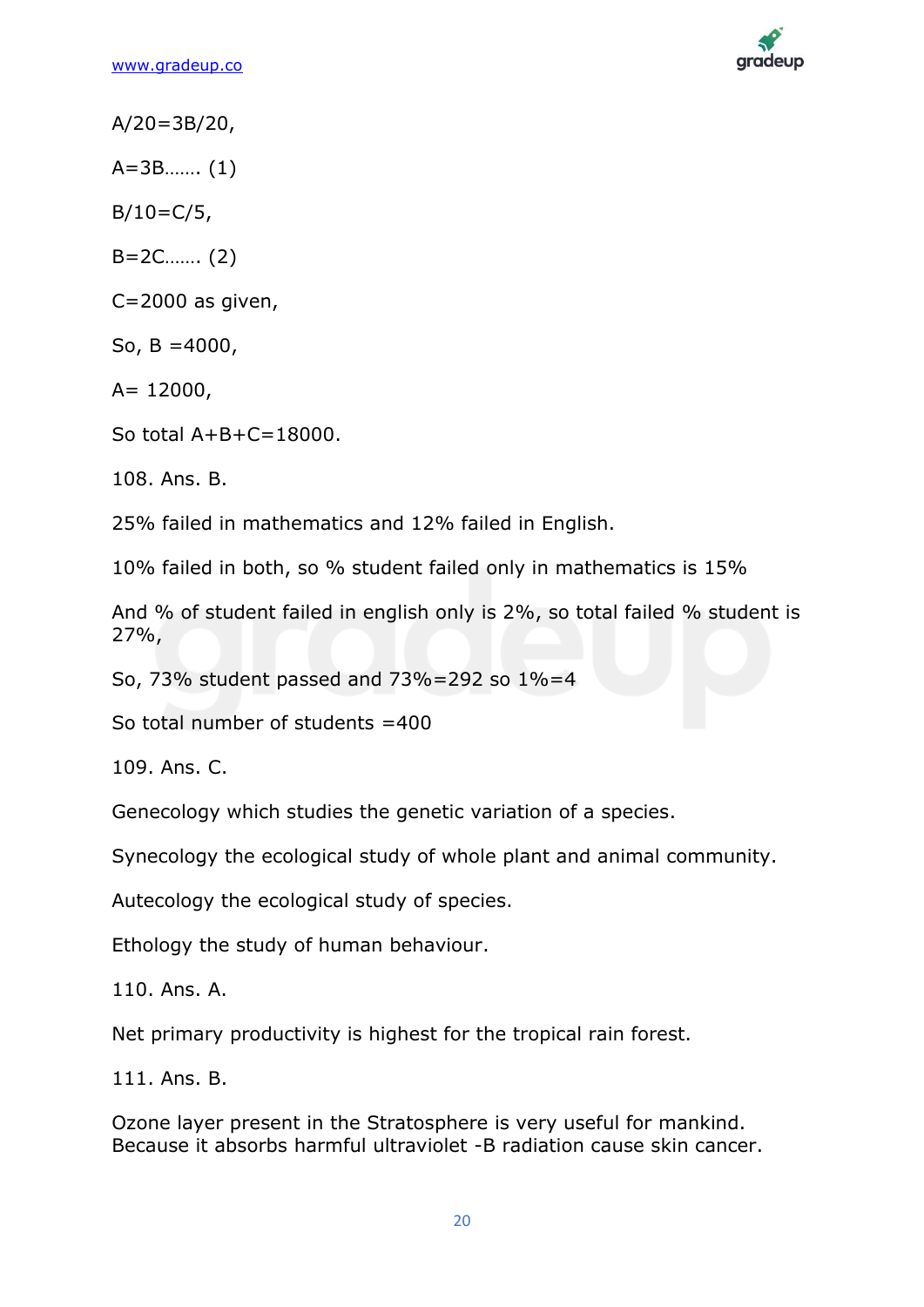

Minamata disease caused by Mercury pollution.

Itai-Itai disease caused by Cadmium pollution.

Blue baby syndrome caused by Nitrate.

113. Ans. A.

Necessary condition for growth of Coral reef:

- Coral needs to grow in shallow water where sunlight can reach easily
- Coral needs clear water

• Coral needs warm water to survive that is temperature from 20℃ to 32℃

• Corals are sensitive to sediment and pollution, so they need clean water to survive.

• Corals need saltwater to survive and requires certain balance in ratio of salt to water.

114. Ans. C.

During British rule there were three categories of land tenure statement Zamindari, Mahalwari, and Ryotwari.

In zamindari system, Zamindars were recognised as owner of the lands. They were given rights to collect tax from peasants. This system was prevalent in Bengal, Bihar, Orissa and Varanasi.

In Mahalwari system, land was divided in to mahals. Each mahal comprises one or more villages. Ownership rights were vested with peasants. The village committee was held responsible for collecting Taxes. It was prevalent in Agra, Punjab etc.

In Ryotwari system, ownership right was handed to peasants, and British cover directly collected taxes. It was prevalent in Madras province.

115. Ans. B.

In March ,2017 The Uttarakhand high court accorded the status of living human entities to two sacred rivers Yamuna and Ganga.

116. Ans. D.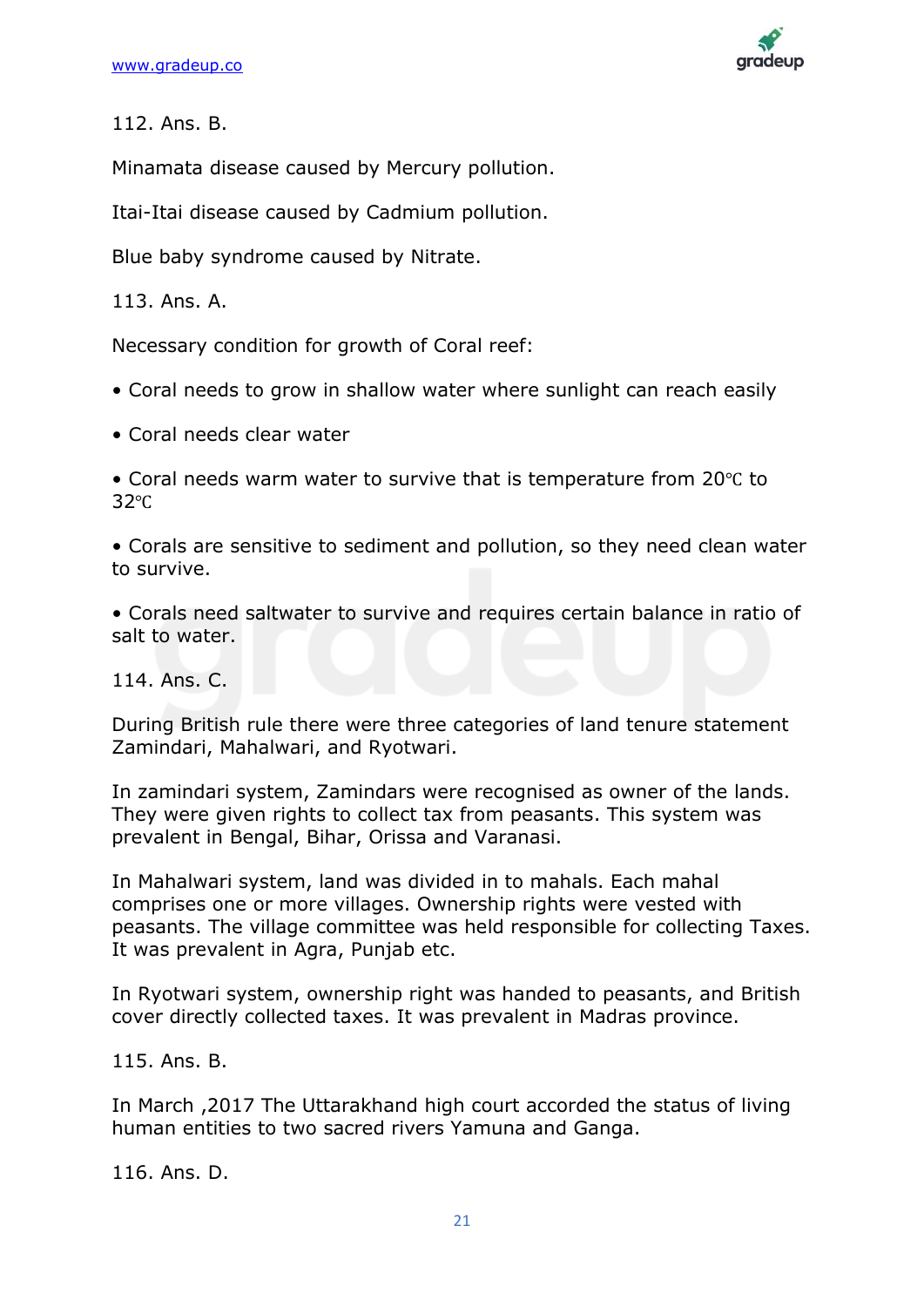

If all student are boys and all boys are dancers then,

All student are dancers also.

117. Ans. D.

Condition of divisibility with 11 is that, the difference in sum of odd terms and even terms either 0 or multiple of 11,

So, in 13Y7, 1+Y-10, Y-9, either this equals to 0 or multiple of 11.

So, the possible value of Y is 9, so the number is 1397.

So, when 4X3 added to 984 sums is 1397,

So 1397-984=413, so the value of X is 1,

So, value of X+Y IS 10

118. Ans. C.

When 2880 divide by 5, it will give 576, which is a square of 24.

119. Ans. C.

Mass number = Total number of neutrons+ Total number of protons,

Alpha particle is a nucleus of helium so it contains both neutron and proton, so alpha radiation will affect the mass number.

Beta is a electron, and mass number does not depend on electron, so it will not affect the mass number.

120. Ans. B.

The quark model was independently proposed by physicists Murray Gell-Mann and George Zweig in 1964.

121. Ans. C.

Chemical name of heavy water is Deuterium oxide.

122. Ans. B.

In liquid water due to the presence of hydrogen bonding, it becomes more denser than ice.

123. Ans. C.